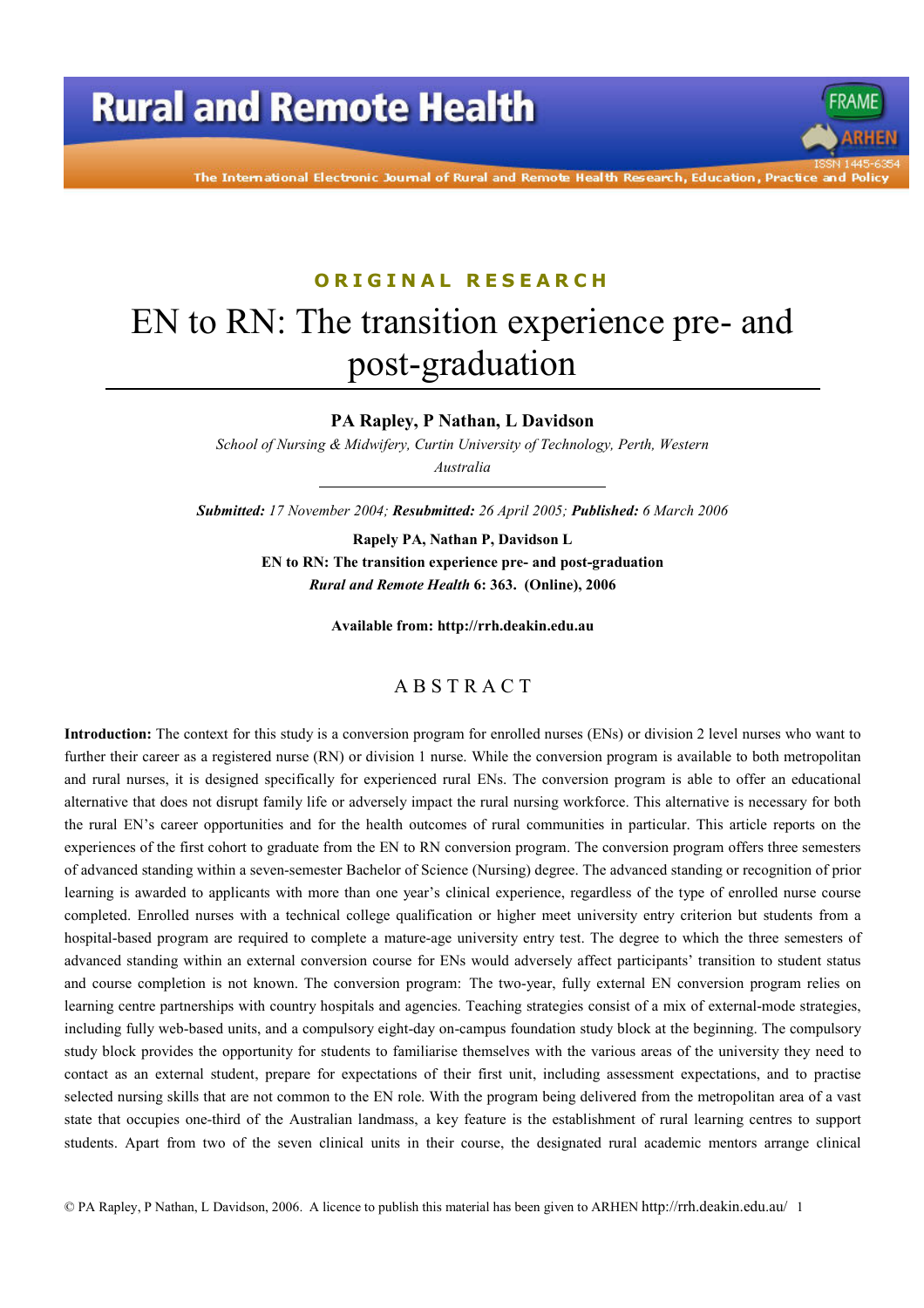

The International Electronic Journal of Rural and Remote Health Research, Education Practice and Policy

placements in school-approved health care agencies situated locally or in nearby towns. This later strategy avoids the necessity for students to relocate to the metropolitan area or larger towns to complete the clinical component of the course. The conversion program has enrolled a limited number each year since 2000 and continues to be in high demand. Rural ENs are given preference and metropolitan enrolled nurses are included when quota allows. Purpose: The purpose of this article is to describe the two aspects of the transition experiences of graduates from an external conversion degree. First, their transition experience from experienced enrolled nurse to undergraduate student and, second, from graduate to novice RN. Participants: Participants were volunteer graduates from the Bachelor of Science (Nursing) two-year conversion degree. The 10 study participants were matureage females, aged between 33 and 53 years (mean = 42 years). Five were from rural areas. Their educational background included hospital-based diploma or technical college certificate.

Method: Data were collected using open-ended questions in semi-structured interviews. The interviews were transcribed and thematic analyses of the data were undertaken. Major categories were identified and relationships among them detailed.

Results: The four categories identified included adjusting to higher education, achieving academically, becoming critical thinkers and adjusting to the RN role: accepting responsibility. Participant responses in this study have highlighted the necessity for timely responses to email, feedback on assignments and more mentor support for rural students during the course. Participants report changing the way they approached their nursing practice.

**Conclusions:** The transition experiences for participants in the external conversion program are generally positive although, as with other studies, the transition to student status is stressful. However, the course is able to facilitate the career aspirations of the study participants and to contribute to the retention of nursing staff in rural areas. Strategies to provide career opportunities for health-care professionals in rural areas are always a challenge. As one such strategy, the external mode EN to RN conversion program has proven to be effective for experienced ENs.

Key words: enrolled nurses, mentors, nursing education, recognition of prior learning, rural nursing, transition.

# Introduction

#### **Background to study**

Western Australia (WA) has approximately 10% of Australia's 19 million people but it covers nearly one-third of the Australian landmass<sup>1</sup>. Population densities of regional towns can be illustrated by the fact that most Western Australians (1.45 million) live in the greater metropolitan area of Perth<sup>1</sup>. This pattern is similar in other Australian states with approximately 30% of Australia's population living in large and small rural or remote centres<sup>2</sup>. Accordingly, as the distance between towns increases, services and infrastructure decreases. In particular, the lack of educational services for rural nurses is a problem<sup>3</sup>. Compounding the problem of distance between sparsely

populated towns and regional cities is the publicly acknowledged shortage of division 1 registered nurses (RNs) in Australia<sup>4</sup>, including rural areas<sup>5,6</sup>. Although 28% of WA nurses work in rural areas<sup>7</sup> the greater percentage of these are enrolled nurses  $(ENS)^3$ . Similar shortages of rural nurses occur elsewhere internationally<sup>8,9</sup>.

In WA the existence of rural campuses that offer an internal program has not provided enough graduates to offer a solution to the nursing shortage in rural areas<sup>10</sup>. Concomitantly, there is an unmet demand for ENs working outside metropolitan areas who want to become an RN<sup>6</sup>. In Australia, only bachelor-level degree courses lead to registration as a division 1 nurse with the relevant state nurses board. That is, there are two levels of registration and conversion from division 2 to division 1 register requires the completion of a bachelor degree program.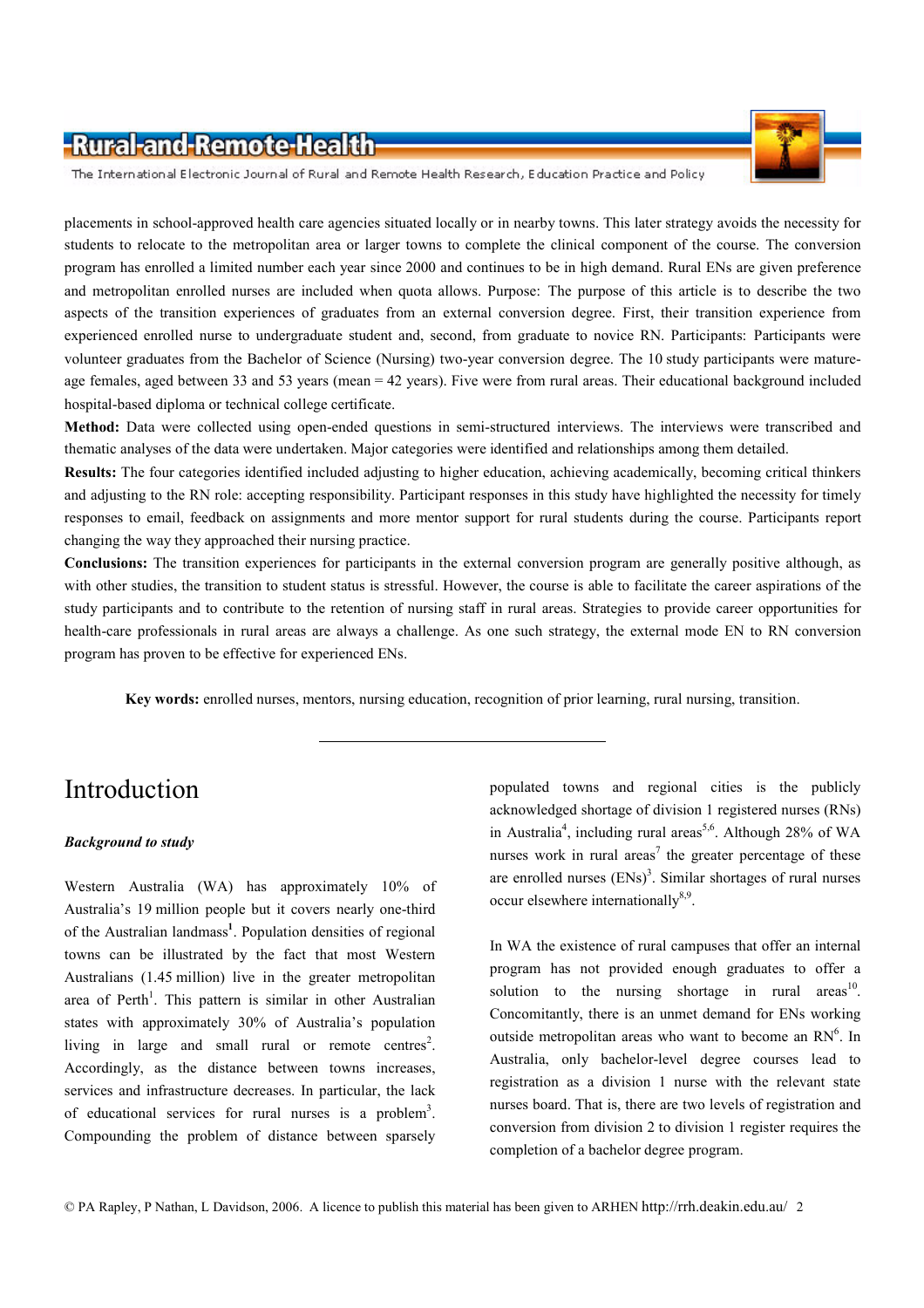

The International Electronic Journal of Rural and Remote Health Research, Education Practice and Policy

The context for this study is the externally delivered Bachelor of Science (Nursing) conversion degree program. The 3.5 year Bachelor of Science (Nursing) degree is shortened to 2 years for the EN-to-RN pathway, in recognition of their clinical experience and understanding of the socially embedded knowledge of nursing practice in general. It is acknowledged that the EN who wants to convert to RN already has a positive attitude to nursing, and has knowledge of the reality of nursing, including rural nursing<sup>6</sup>, and we also know that ENs can relate new knowledge to previous clinical experience $^{11,12}$ . However, their experience with external tertiary study is not well documented.

The strategies put in place to assist the EN-to-RN student cope with the isolation of external study and the expectations of tertiary study include an eight-day foundation study program, the use of web-based units, a chat room, and six local learning centres spread across the state<sup>13</sup>. Each learning centre provides learning resources and a local point of contact with an academic RN mentor. Mentors are likely to model effective coping attitudes and strategies for managing problem situations, demonstrate the value of persistence, and assist in the identification of appropriate social support or resources for efficacious coping<sup>14-16</sup>. The mentor is also responsible for the EN-to-RN students' clinical preparation and country clinical placements. In the clinical setting the EN-to-RN students have two types of clinical supervision: either an RN clinical tutor whose sole responsibility is student supervision, usually a 1:10 ratio, or a preceptor. The preceptor is an experienced RN who has agreed to teach a student as they work together on the RN's caseload. The considerable and positive effect on student nurses of the RN preceptor as a clinical area mentor has been established elsewhere<sup>17</sup>. The types of clinical supervision the students have depend on the clinical placement versus the learning needs. For example, the paediatric and psychiatric placements have a clinical tutor because they require new skills, but the two clinical placements in the final semester use a preceptor. Apart from two of the seven clinical units in their course, the designated rural academic mentors would arrange clinical placements in school-approved health-care

agencies situated locally or in nearby towns. This later strategy avoids the necessity for students to relocate to the metropolitan area or larger towns to complete all of the clinical components of the course.

Several studies<sup>6,9,18</sup> suggest that students from rural areas are more committed to remaining in rural locations after graduation. Rural graduates, however, have fewer choices, if any at all, of entering a graduate nurse program (GNP) because of distance from a metropolitan or regional health centre where the programs are located. The existing yearlong GNPs in Australia are generally well received by graduates with no previous nursing experience<sup>19</sup>. These programs, for tertiary qualified nurses, are aimed at addressing the problems of lack of confidence, a nonsupportive work environment and insufficient orientation to the workplace<sup>20-22</sup>. The usefulness of existing GNPs for the EN-to-RN graduate has yet to be explored.

#### **Purpose**

The primary purpose of this paper is to describe the transition experiences of rural and metropolitan enrolled nurses undertaking an external tertiary level course after receiving considerable advanced standing, regardless of educational background. The external option for the EN-to-RN pathway program was selected because of the rural ENs needs. Findings from a study of EN background students enrolled internally at a rural campus and participating in an on-line focus group confirms the worth of the EN conversion course<sup>6</sup>. However, the transition experience of ENs given considerable advanced standing based entirely on EN experience and studying by external mode has not been explored. When searching the home pages of universities offering a nursing degree, the amount of recognition of prior learning given to ENs varies considerably. The amount is often dependent upon the type of EN course undertaken: hospital based or technical college. The nursing literature is silent on the experiences of externally enrolled EN conversion students.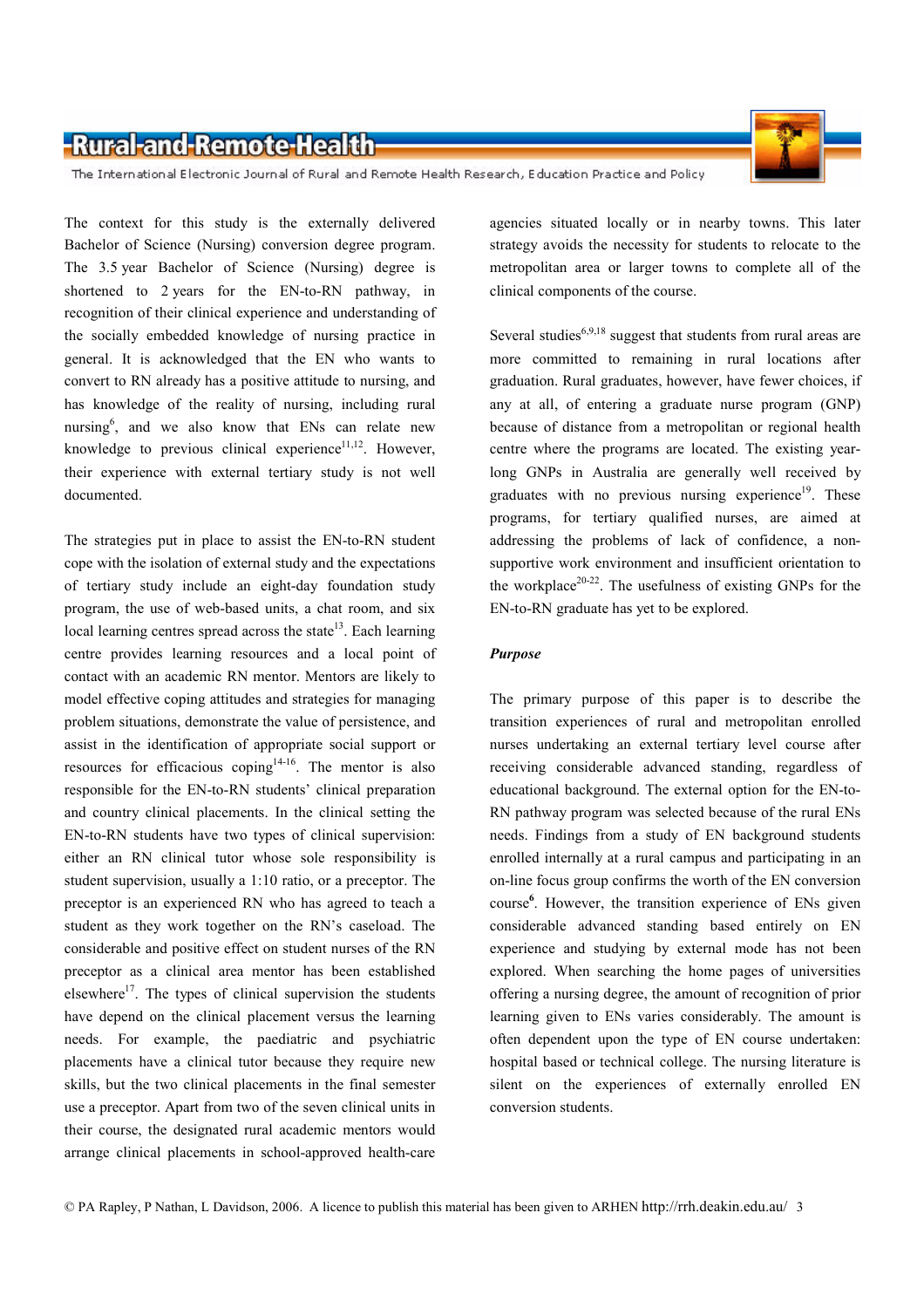The International Electronic Journal of Rural and Remote Health Research, Education Practice and Policy

The secondary purpose of this paper is to describe the transition experiences for EN-to-RN graduates as novice RNs. Others have explored the transitional experiences of graduates with<sup>5,23</sup> and without<sup>20,24</sup> an EN background, but they did not refer to graduates from an external course. Would the transition experience for rural EN conversion graduates who completed their course without having to relocate to a larger town or city have the same problems returning to the same work place, but now as an RN, as previously identified<sup>25-27</sup>?

### Method

This descriptive qualitative study used a volunteer sample of recent graduates from the EN-to-RN pathway to explore their course experience and adjustment to the RN experience. Ethics committee approval to complete the study was obtained from the university. Written consent to participate and audiotape the interviews was obtained. The National Health & Medical Research Council guidelines were followed to protect participants' confidentiality.

#### **Participant profile**

Email or letter was used to recruit participants. The 10 mature-aged, female participants in this study graduated from the Bachelor of Science (Nursing) two-year conversion degree program that commenced in 2000. Five were from the metropolitan area and five from rural areas. Their ages ranged from 33 to 53 years with a mean of 42 years. Their educational background included hospital-based certificate or technical college Associate Diploma. One student had completed one year of a university course several years before enrolling in the pathway course. Students with a hospital-based certificate had to pass a mature age university entry test (special tertiary admission test or STAT).

#### **Data** collection

The data for this study were collected through face-to-face interviews using open-ended questions. Ten graduates were interviewed before saturation occurred and the recruitment of further participants ceased. The interviews took approximately 60 min. The questions included: 'Tell me about your experience as a student in the EN pathway'; 'Tell me about your clinical learning during the course'; and 'Tell me about your experience as a newly graduated RN'. All interviews were audiotape recorded and transcribed verbatim. All participants formally interviewed completed a demographic data sheet.

#### Data analysis

Data from the transcripts were analysed using a grounded theory approach<sup>28</sup>: Coding, finding categories and clustering. Two of the researchers reviewed each transcript of the interview line-by-line and assigned codes to significant words and phrases. The coded data were sorted into larger categories, which were further sorted into pertinent themes. Together, the researchers returned to the transcript to verify exemplars of the themes that then became the findings of the research. Returning to the data to verify themes and categories, clarifying data with participants and verifying categories with all members of the research team ensured trustworthiness of the data.

### **Results**

Of the 10 females who participated in this study, five were from the rural areas. Analysis of the interviews revealed that both metropolitan and rural students had similar experiences related to being external students. There were, however, some experiences pertinent to either the metropolitan or rural students. The data analysis revealed the following four categories:

- $1$ adjusting to higher education
- $2^{\circ}$ achieving academically
- $3.$ becoming critical thinkers
- adjusting to the RN role: accepting responsibility.  $4<sup>1</sup>$

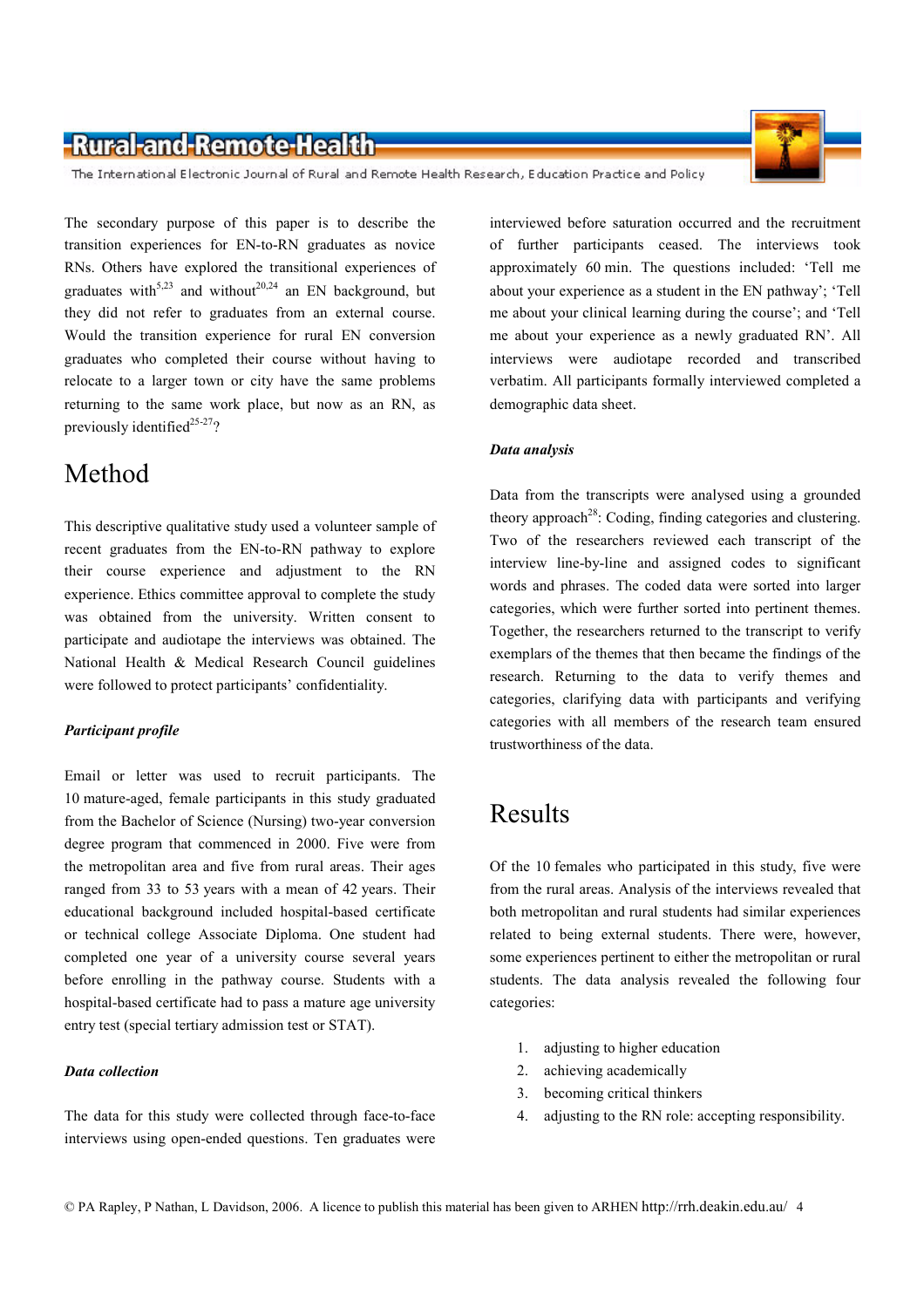The International Electronic Journal of Rural and Remote Health Research, Education Practice and Policy

#### Adjusting to higher education

The participants gave several reasons for applying to commence the EN-to-RN course, all of which may have influenced their adjustment to the higher level of study. Reasons given included frustration with the EN role and little scope to branch out to other areas of nursing. They reported external study provided an opportunity not previously available because of distance from a university, and it also provided the opportunity to study around the commitments of family and or work.

Some participants reported the two-week orientation to the course made them very quickly realise that they did not know as much as they thought they knew and that 'theory' was going to be challenging. Others still believed that their previous knowledge and experience would mean the course would not be too difficult. The need to learn computing skills to access online learning and tests was reported by four participants to be a significant hurdle to adjusting to studying. Learning how to study and to write at the required academic level was also reported as a hurdle to adjustment with one participant stating she finally felt ready to study by the time she completed the course.

Adjustment also meant finding a time and space to study. All participants spoke of needing to be disciplined to manage study time. They explained that finding time for family was hard with one participant explaining that she revised her study time to very early morning to make more space for family interaction.

Most participants reported the on-campus orientation as being helpful in adjusting to study by providing an opportunity to meet others and establish student networks that allowed a sharing of experience. Rural participants described using email or the electronic bulletin board to communicate with other rural or metropolitan students, which helped maintain a sense of being part of a group. Internet connection also gave rise to incorrect information being easily disseminated, which one participant described as causing unnecessary concern. Another rural participant recounted that she did not contact fellow students by email or bulletin board because she was 'not good with computers'. She described feeling very isolated, particularly when telephoning academics was unsuccessful, stating 'these guys have very busy schedules as well'. Metropolitan participants described their inclusion in study groups created by students living in the same metropolitan area. This strategy helped them adjust to the rigour required for university study.

Adjusting to the clinical demands of the course was also difficult for some participants. There were comments about difficulties with the need to request annual leave early to ensure they had the appropriate leave needed to complete the clinical requirements of the course. Adjusting to the student role was also difficult for most participants with some stating that working with a hospital RN preceptor was most difficult as the preceptor did not have clear guidelines for what was expected of them as a student and nor did they. Adjustment to the student role was described as easier for some students when they were either placed away from their hospital of employment and or worked with a clinical tutor. Although clinical placements away from their place of employment benefited the participants' learning, it created some problems for rural participants with young families, as they had to relocate to the metropolitan area from 2 to 4 weeks at a time. One participant described her anger when she had to travel to the city for her final clinical placement. She remembered thinking 'not again, not going away again!'.

#### Achieving academic success

Participants described achieving academic success in various ways. Several participants were surprised at the amount of reading required to be successful in both tests and assignments, describing it as a challenge. The participants outlined various strategies to meet this challenge, including learning to skim read and to use the abstracts to determine usefulness of journal articles. Their recounting of these strategies was as a form of discovery learning rather than a strategy that they had been taught. Writing at the required academic level was reported as being achieved by using

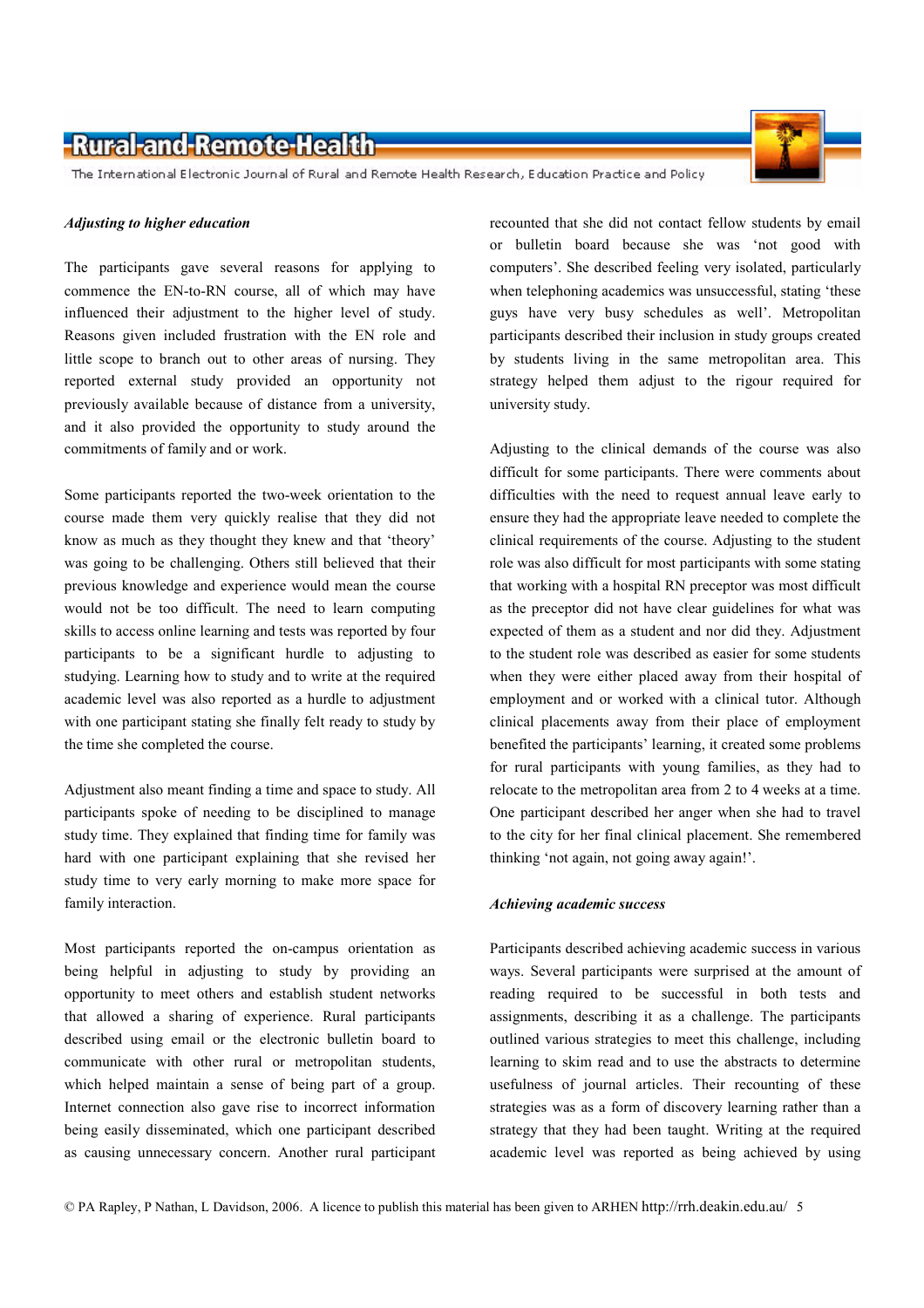

The International Electronic Journal of Rural and Remote Health Research, Education Practice and Policy

resources such as their academic mentor, hospital colleagues and feedback from assignments. Several participants reported that late return of assignments created great anxiety, because they needed the feedback before the next assignment was due. They also spoke about their anxiety in completing exams using the internet to access webCT with one participant describing her experience of being disconnected in the middle of an online test. Although she knew that she could telephone a designated academic to complete the test without penalty, it was unsettling. By contrast, another participant described the convenience of being tested in the comfort of her own home even recalling the casualness of being in her pyjamas to do an online test.

Academic success was also reflected in the description given by a rural participant able to use her assignment as a vehicle for a significant contribution to the community. She described being able to complete her community nursing placement in her rural community and how her community academic assignment could also be implemented with guidance from her community nurse preceptor. She described doing all the 'behind the scene organising' as a good learning experience. The student expressed not only a sense of academic achievement but also a feeling of community recognition.

All participants reported their academic success would not have been as achievable without the support of their families, colleagues, peers and employers. Some employers were supportive in practical ways such as granting leave when clinical placements needed to be completed. Their support also gave participants the courage to disregard negative comments from some nurses. One participant reported being very upset by a colleague's comments but also encouraged by another who helped her gain insight into possible reasons for such negative comments.

It was actually the older RNs who were hospital trained - and then after a while somebody sat me down and I was quite distressed this day and said 'Well actually, the problem is not yours. The problem

is theirs. They have to deal with you doing something that they probably should have done'.

Mentors were reported by some metropolitan participants to be a useful addition to the program stating that their mentor helped them with academic writing and group problem solving. Conversely, rural participants reported that the mentor was of little value to them in achieving success, reporting the mentor's value was mainly in organising the clinical component of the course. Only one rural participant stated her mentor helped her with academic learning, thus contributing to her academic achievement.

Some participants confided that they had considered applying for further exemptions from clinical units if they had EN experience in that area but decided it was important being supernumerary so that they could ask questions and act in the student RN role. All participants remarked on clinical practice away from their home hospital and the positive experience of having a clinical teacher rather than a preceptor. They described the advantage of having clinical teacher led tutorials where they could discuss their experience and thus gain insight into what they were observing and why they were undertaking certain procedures.

Ultimately, graduation for all the participants was a time of pride and celebration with family members. Gaining registration and wearing the RN uniform for the first time was their extrinsic reward and confirmation of a significant achievement. Most reported it was a time of closure. In general, participants spoke of the realisation of career doors that were open to them. Two participants took graduation as an opportunity to change the focus of their clinical practice and several were looking at the possibilities of doing further study.

#### **Becoming critical thinkers**

Critical thinking, although not labelled by most participants, was clearly evident as a major component of their change in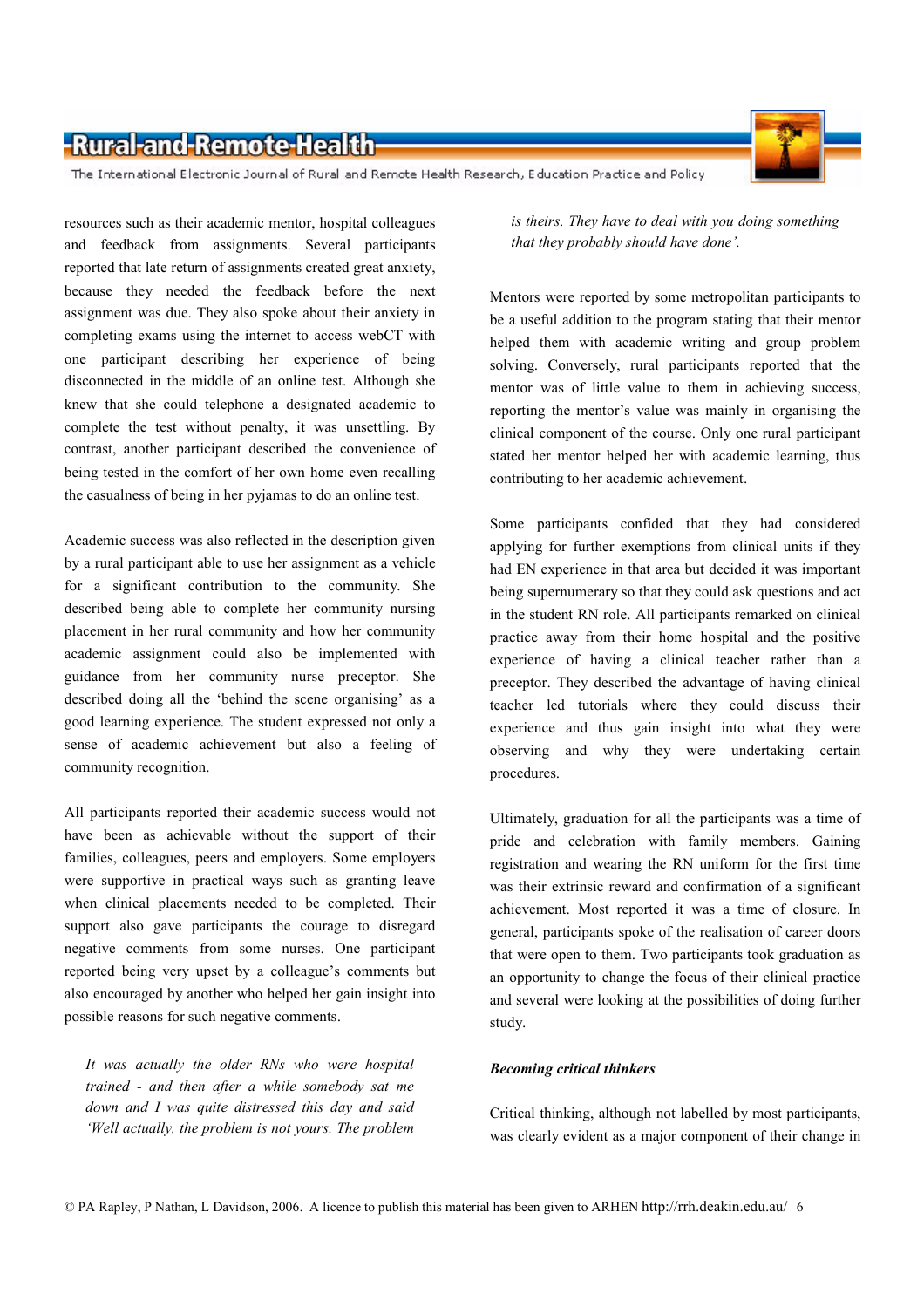The International Electronic Journal of Rural and Remote Health Research, Education Practice and Policy

nursing practice as a result of the process of completing the course. The journey to critical thinking was at times challenging. The external learning packages were described as being daunting with expressions like 'you'd have a heart attack' when they arrived. They were also described as being well organised and gave the knowledge that could be applied in practice with one participant remarking:

You are putting into practice everything you had learnt ... and the reasons why you had to learn all that physiology ... I understand what the problems are.

For some participants, the insight was remarked on because they had performed the procedure many times as an EN without any insight into the purpose or rationale. An example given by one participant was becoming aware of her biases and how they affected her nursing care. Another gave an example of gaining an understanding of a certain drug and why some patients developed skin problems. A third participant spoke about giving a patient a drug and not only thinking about the expected amount of urine output but also about how the drug acted on the kidney.

A rural participant demonstrated understanding of her change in knowledge level and how it might change her nursing practice:

You are given some credit for knowledge you've gained and also able to impart some knowledge to them [staff at home hospital]. I think that's a bonus.

Another participant considered the change through the course in the following way:

Once you start this journey at the end of it you are going to be maybe not a different person but you are going to be a better person, a more educated person.

#### Transition to the RN role: accepting responsibility

Participants referred to a time of anticlimax when study was complete but registration not attained. Hence, those who returned to work as an EN during this time found it difficult because they felt ready for the RN responsibilities but were not legally authorised.

The participants described their transition to RN as a period they thought would be reasonably easy but found that it was not the case. To walk in the shoes of the RN brought home the reality of the role difference. One participant explained the workload difference was not great but 'responsibility differences really hit home once I was registered'. Another participant stated that after thinking the transition was going to be a 'piece of cake' she realised:

You are the one responsible for making the clinical decisions and whatever decision you make whether it be right or wrong you are the one that's got to live with it

Paradoxically, one of the rural participants who returned to her home hospital explained the transition period was difficult for her in giving away her EN role. She explained it as follows:

I think at the beginning when I first became a registered nurse, if I worked with an enrolled nurse they were glad to see the back of me by the end of it because I was trying to be an enrolled nurse and I was trying to be a registered nurse. ... enrolled nurses they kind of brought that to a bit of a front. They said, 'Go and do the registered nurse job. Just leave me alone'.

Other rural students who returned to their home hospital reported that colleagues accepted their transition to RN. One stated the doctors took a little while to realise they could talk to her as an RN and they were very helpful in teaching her skills if she were not confident. Conversely, a few

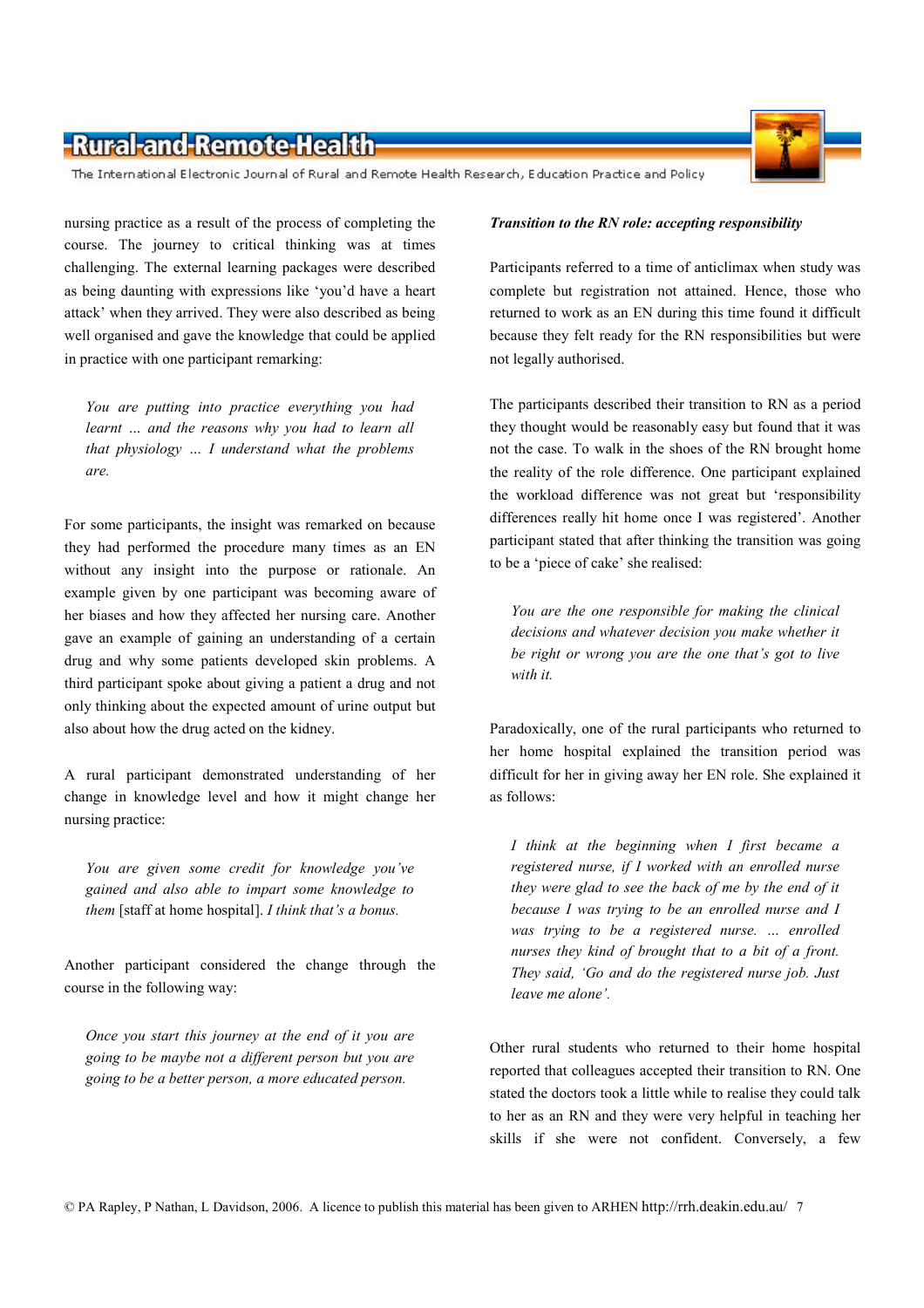The International Electronic Journal of Rural and Remote Health Research, Education Practice and Policy

participants decided to change to another hospital because they foresaw that they would continue to be perceived as an EN after RN registration even though they would be in the RN uniform. In one case, with the approval of the rural director of nursing, the rural participant chose to complete a GNP elsewhere returning to the home hospital once completed. Rural participants who had more limited employment opportunities tried to at least change the ward or area in which they had previously worked as an EN in order to take on the RN responsibilities.

While accepting the need for a GNP for graduates without prior nursing workplace experience, some of the metropolitan participants had difficulty accepting that they needed to complete a graduate program. One participant stated the GNP was a waste of time, as she knew most of the information. Another participant became proactive in submitting to management a case for an accelerated assessment for the EN-to-RN conversion graduates that was commensurate with expectations in role responsibility. Although she achieved an accelerated assessment, another participant at the same hospital stated that she was glad she had not received an accelerated assessment and had the time to understand the RN responsibilities at the same rate as other new graduates.

# Discussion

Participants in this study overcame the fear of embarking on tertiary study reported by others as a reason for not furthering their education<sup>20,29</sup>. A reconsideration of the effort necessary for tertiary study was, however, made by several participants during orientation to the course. Consistent with other studies<sup>18,30</sup>, participants described the need to be disciplined when trying to adjust study to other commitments. Others showed that cost, time constraints and family commitments were important considerations when undertaking tertiary studies while continuing to work<sup>12,31</sup>. As was the case for the participants in the current study, responsibilities for aging parents, child-care and domestic responsibilities in general were significant competing roles that had to be fitted around the student role<sup>32-35</sup>. This is also consistent with the literature on mature-age female students in general undertaking tertiary studies<sup>6,36,37</sup>.

Although participants in this study did not experience the problems of inflexible timetables or lack of child care experienced by other mature females undertaking internal tertiary studies<sup>36,38</sup>, they did have other difficulties when completing clinical units. Of most concern was negotiating leave entitlements from existing EN employment to complete clinical requirements of the course. The need to arrange annual or study leave well in advance was a common problem. Additional difficulties and stress occurred when rural participants had to move away from the family home to complete clinical placements.

The clinical placement itself was also identified by many of the participants in this study as being problematic with the potential to be stressful, especially for students in the rural areas where the participants were known as ENs. Several participants referred to their student status being ignored during their clinical practice and that they were 'used' for their EN expertise. In situations where hospital RN preceptors rather than clinical tutors were used, they felt that the lack of the preceptor's awareness of their learning needs was compounded by their own lack of clear guidelines as to what was expected of them. That level of ambiguity was similar to findings from an EN-conversion group studying at a rural university in another Australian state<sup>6</sup>. By contrast, when participants had a placement with a clinical tutor, the clinical experience was more positive with less role confusion. Nevertheless, all participants reported difficulty separating their EN nursing experience from the expectations of the student-RN role. For the rural EN at least, greater consideration of the more diverse expectations of the EN in rural areas<sup>6</sup>, and how this impacted on their adjustment to RN-student status, could take place in the preparation of educational material and guidelines.

This study also found that using webCT and the internet is challenging, especially if students have never used a computer before. Meeting the challenge offered students the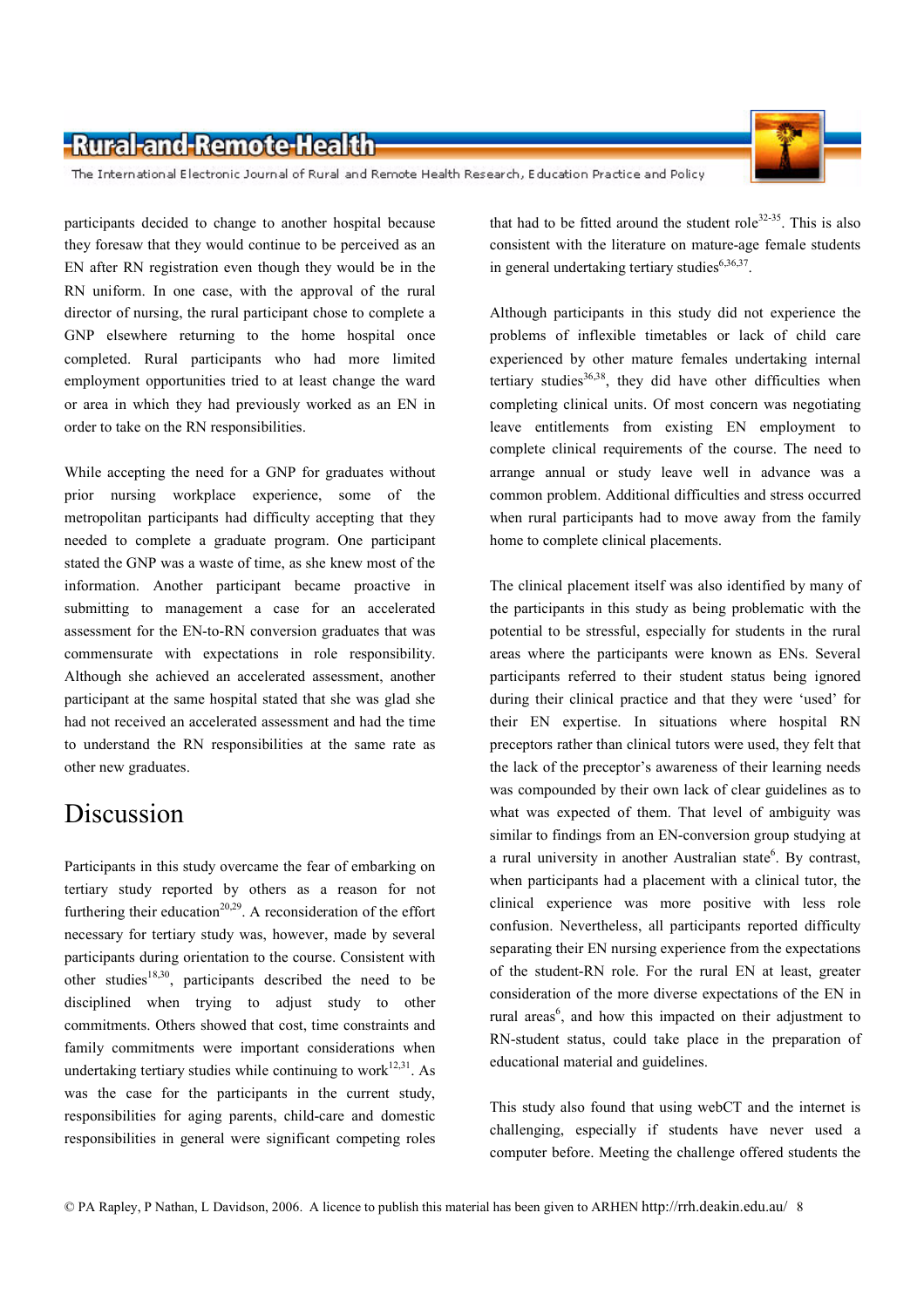The International Electronic Journal of Rural and Remote Health Research, Education Practice and Policy

opportunity to readily consult with peers, regardless of their geographic location. There is a large body of evidence suggesting undergraduate students not only learn best in like-minded groups, but also when they have time to focus on the learning task, when they are given feedback and when they have access to an academic advisor  $39$ .

The provision of an academic mentor as a resource to the EN-to-RN pathway students had mixed success. Metropolitan participants had easy access to their academic mentor while a few rural participants had difficulty with access because of distance and apparent apathy. As a result, student-selected mentors from the clinical area proved to be of greater assistance to participants achieving success. The value ascribed to an RN as a mentor for nursing students is consistent with findings from other studies  $16,40$ .

Clinical teachers were reported as not only supportive, but also as pivotal in allowing participants to change in their thinking about their practice. The participants' experience as ENs, their new knowledge and the challenge by clinical teachers to reflect on what they observed in the clinical area facilitated their change in thinking. Their insight as to how the course changed their perspective of nursing care is informative for nursing educators because it supports the difference in educational outcomes of ENs and RNs. This study provides evidence that these participants have achieved some of the graduate attributes expected of students graduating from a university; particularly discipline knowledge, thinking creatively and reflectively and the ability to access, evaluate and synthesise information<sup>41</sup>. Such scholarly activities are necessary for the development of nursing knowledge and its application to practice. As former ENs, these novice RNs have the clinical background to consolidate their empirical knowledge while developing new conceptualisations.

Concomitantly, a feeling of frustration with the GNP was also evident in participants' comments. Most participants entered a GNP after completing their course. Since GNPs focus on workload prioritisation and problem anticipation<sup>42,43</sup> these graduates were familiar with the workplace milieu and how to prioritise. Similarly, the majority of participants in this study did not experience a lack of confidence. A few participants, however, felt that the GNP did not acknowledge their ability to take on higher responsibilities earlier than graduates without EN experience. There was an intuitive sense to the notion that the phenomenon 'reality shock'<sup>24,44</sup> was less for the EN-to-RN graduate with consequent faster transition from novice practitioner to advanced beginner. Their experiences are consistent with the views of others that have recommended a review of the GNP content<sup>19,22</sup>.

Although the British experience of providing a pathway from EN to RN indicates that graduates improve their career prospects in most instances, there is evidence that nurses who return to their former workplace are disadvantaged in adjusting to the new role and obtaining promotion<sup>26,45,46</sup>. A change in title did not necessarily mean a change in duties<sup>25-</sup> <sup>27</sup>. Furthermore, ENs in New South Wales who returned to the same hospital after graduation felt former superiors or neers did not readily accept them as  $RNs^5$ . This finding concurs with the views of participants in this study: They feel more acceptance as an RN in clinical areas where they are not seen as a former EN.

In most country towns of WA, the opportunity for individuals to 'start again with a clean slate' and new graduate status is rare. Consistent with the literature, rural participants from this study who remained at the hospital where they worked as an RN refer to the RN transition as having some difficulties, but staff, including doctors, are supportive with former EN peers encouraging them to take on the RN responsibilities – even if it was just to leave them alone.

There is recognition of the need for a more collaborative transition program approach from education and practice  $\arccos^{21,24}$ . More specifically, the national review of nursing education<sup>4</sup> suggests that the Australian Nursing Council develops minimum standards for transition programs. Hence, if the transition experience of the EN-to-RN graduate is different, information is needed to support such

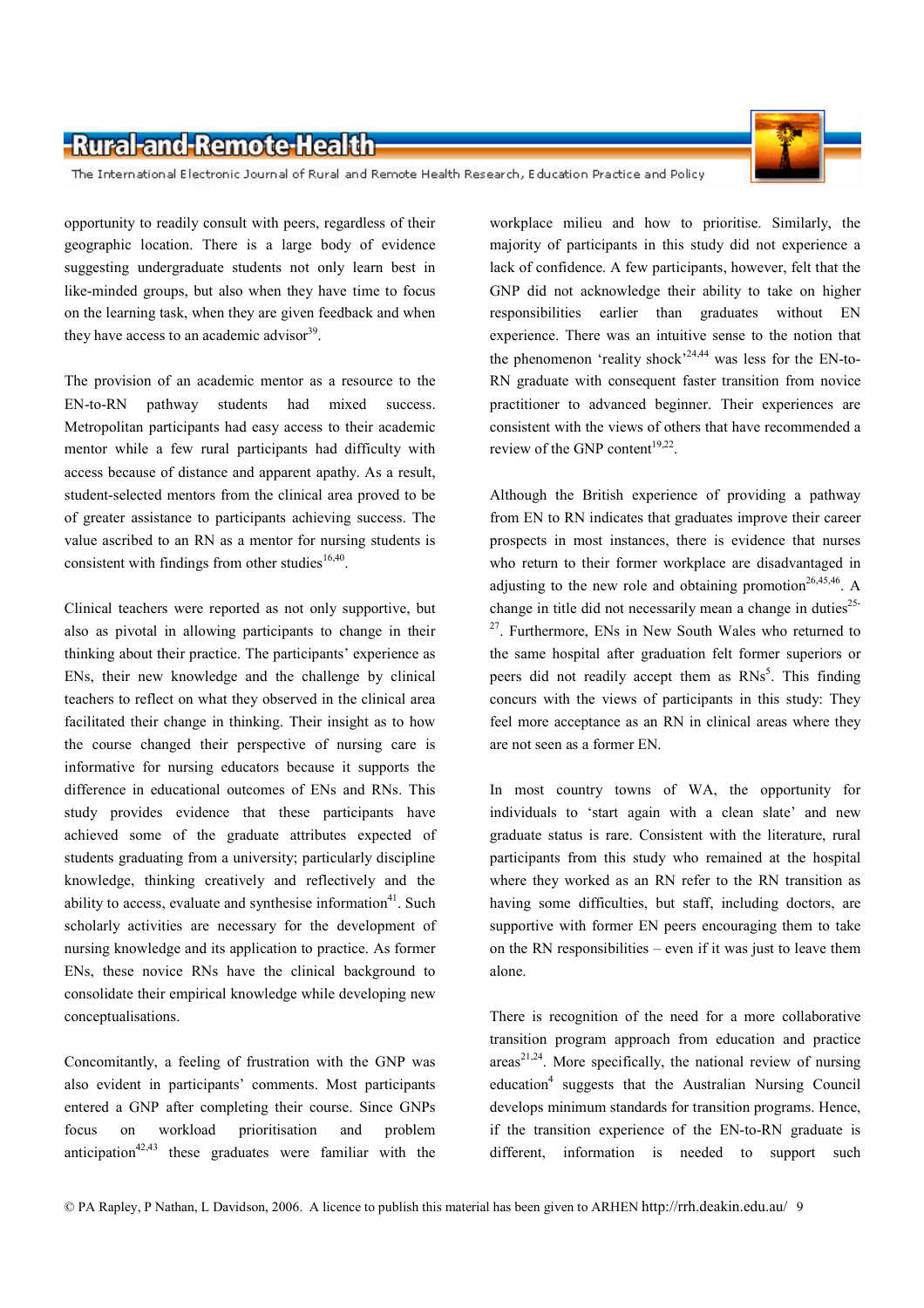The International Electronic Journal of Rural and Remote Health Research, Education Practice and Policy

recommendations. The best practice principles for a supportive environment<sup>21</sup> would appear to be appropriate for all graduates<sup>23</sup> but should the  $EN$ -to-RN group continue to be considered novice RNs for 12 months? Health services could benefit from fast-tracking those EN-to-RN graduates with appropriate nursing experience into specialty areas where there is a shortage of staff<sup>12</sup>.

As with all exploratory studies, the findings cannot be generalised to other EN conversion programs. The participants' educational and graduate transition experiences would be different for other courses. Also, the impact of gender on course experience could not be explored. Given the prevalence of females in nursing in general, gender may not be a significant problem but family structures have the capacity to fundamentally change the findings. For example, differences in extended families have the potential for positive and negative impacts. Extended families provide opportunities for more support but they could also involve greater responsibilities for some members of the family, especially mature females who are likely to enrol in EN-to-RN conversion courses

Participants in the study were from the first EN-to-RN conversion program and interviewed within 6 months of completion. Hence, although the transition to RN experience was contemporary, the course experience findings relied upon retrospective data. By limiting the inclusion criteria to those who had completed the course, we are not able to comment on the reasons for or experiences of those who withdrew from the course. A further study is warranted to explore the very different experiences of students who withdrew

# Conclusion

The transition experiences for participants in the external conversion degree program are generally positive although, as with other studies, the transition to student status was reported as being stressful. The study establishes that the external mode allowed these rural and metropolitan ENs to

undertake study that they would not have embarked on if the course was only offered internally.

Offering advanced standing has challenged participants academically more than clinically. Nevertheless, they have described their transition in a way that suggests the course has provided knowledge and opportunities for the development of critical thinking appropriate for baccalaureate nurses. Also, findings suggest that a clinical teacher or preceptor who has the time to explain clinical situations in relation to new knowledge is as important to this group as it is for nursing students without an EN background. Of concern for some rural participants is the necessity to relocate for clinical practicum. Relocation for clinical practice can be stressful but has given participants the experience of a different perspective needed to initiate reflection.

The study also indicates that rural ENs can gain the recognition needed to make a successful transition to RN in their home community, even though it requires a change in attitude for themselves and their colleagues. The rural community has gained novice RNs with knowledge of the local community, hospital nursing procedures and the workplace milieu. For the graduate, the achievement of a long-held goal has provided the opportunity for career advancement.

Strategies to provide career opportunities for health-care professionals in rural areas are always a challenge. As one such strategy, the external mode EN-to-RN conversion program has proven to be effective for these experienced ENs regardless of their educational background. In addition, participants' post-graduation experiences suggest that consideration be given to more flexibility in the way the graduate program for the EN-to-RN graduate is structured. The degree to which the EN pathway graduate can move beyond novice RN faster than the usual pre-registration student after graduation is vet to be explored.

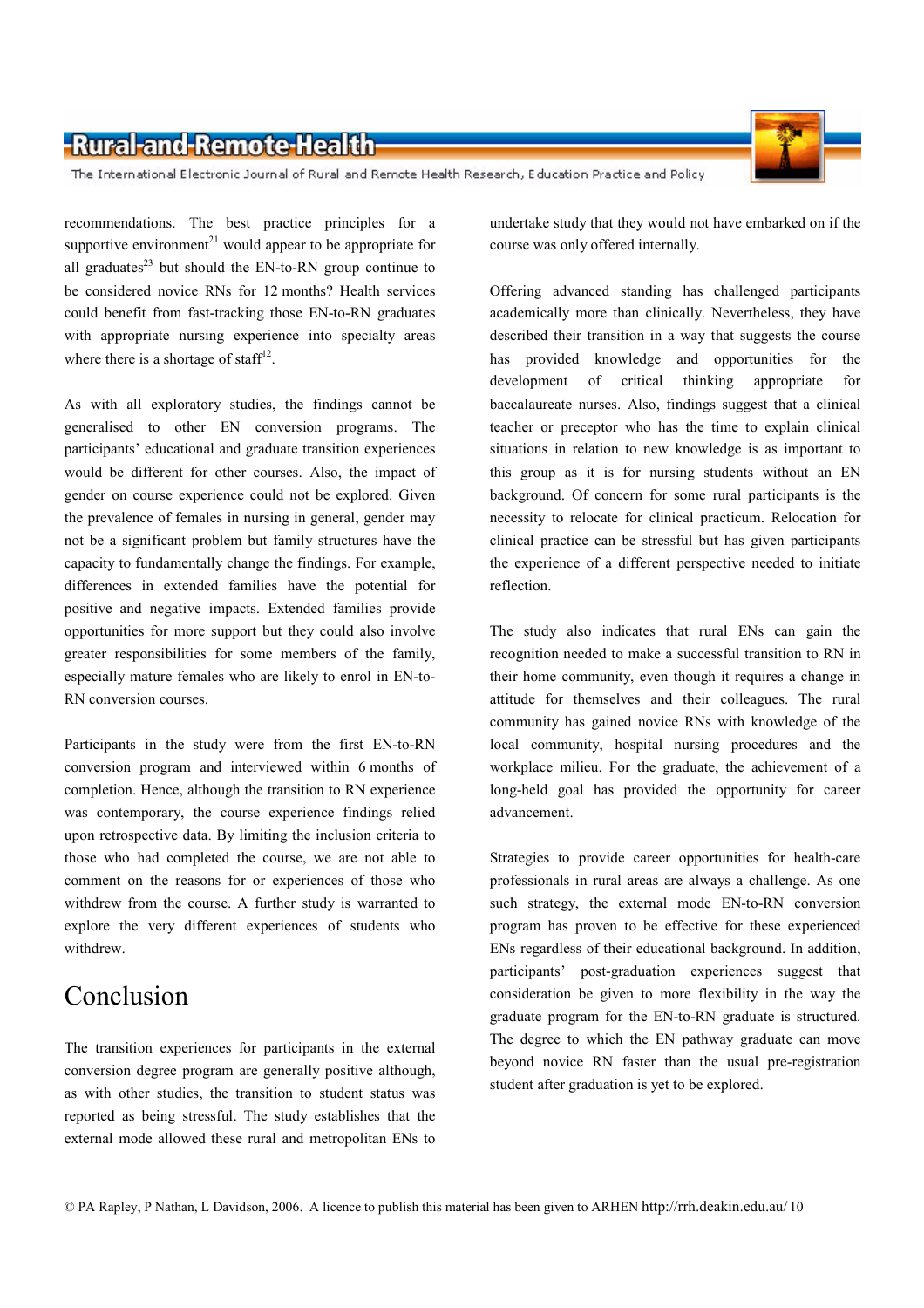The International Electronic Journal of Rural and Remote Health Research, Education Practice and Policy

### Acknowledgements

The authors would like to thank the participants of this study and acknowledge the Nurses Memorial Charitable Trust who provided financial support.

### References

1. Australian Bureau of Statistics. Census of population and housing: selected social and housing characteristics, Australia 2001. Report No. 2015.0. Canberra: ABS, 2003.

2. Titulaer I, Trickett P, Bhatia K. Rural Public Health in Australia - 1997. Canberra: Australian Institute of Health & Welfare, 1998.

3. Handley A. Education, training and support for Australian rural nurses. Canberra: Royal College of Nursing Australia, 1998.

4. Heath P. National review of nursing education 2002: our duty of care. Canberra: Department of Education, Science & Training, 2002.

5. Paech S. Making the transition from enrolled to registered nurse. Collegian 2002; 9(3): 35-40.

6. Kenny A, Duckett S. An online study of Australian enrolled nurse conversion. Journal of Advanced Nursing 2005; 49: 423-431.

7. Australian Institute of Health and Welfare. Nursing labour force 2002. (Health Labour Force Series no. 29). Canberra, ACT: AIHW, 2003.

8. Honor Society of Nursing Sigma Theta Tau International. Facts the nursing shortage. (Online) 2001. Available:  $\overline{on}$ www.nursesource.org/facts shortage.html (Accessed 8 February 2006).

9. Richards H, Farmer J, Selvaraj S. Sustaining the rural primary healthcare workforce: Survey of healthcare professionals in the Scottish Highlands. Rural and Remote Health 5: 365. (Online) 2005. Available: http://rrh.deakin.edu.au (Accessed 8 February 2006).

10. Nugent P, Ogle K, Bethune E, Walker A, Wellman D. Undergraduate pre registration nursing education in Australia: a longitudinal examination of enrolment and completion numbers with a focus on students from rural and remote campus locations. Rural and Remote Health 4 313. (Online) 2004. Available: http://rrh.deakin.edu.au (Accessed 8 February 2006).

11. Saltmarsh D, North S, Koop T. National review of nursing education 2002: nurse education and training, vol 1. Canberra: Department of Education, Science and Training, 2002.

12. Greenwood J. Articulation of pre-registration nursing courses in Western Sydney. Nurse Education Today 2000; 20: 189-198.

13. Downie J. Horner B. Innovations in education: transition of enrolled nurses. The Australian Electronic Journal of Nursing Education 2002; 8: 1-6.

14. Atkins S, Williams A. Registered nurses' experiences of mentoring undergraduate students. Journal of Advanced Nursing 1995; 21: 1006-1015.

15. McKinley M. Mentoring matters: creating, connecting, empowering. AACN Clinical Issues: Advanced Practice in Acute Critical Care 2004; 15: 205-214.

16. Stockhausen L. Learning to become a nurse: Students' reflection on their clinical experiences. Australian Journal of Advanced Nursing 2005; 22(3): 8-14.

17. Langridge M, Hauck Y. Perceptions of clinical role modelling: an exploration of nursing students' experiential learning. Collegian 1998; 5(4): 22-27.

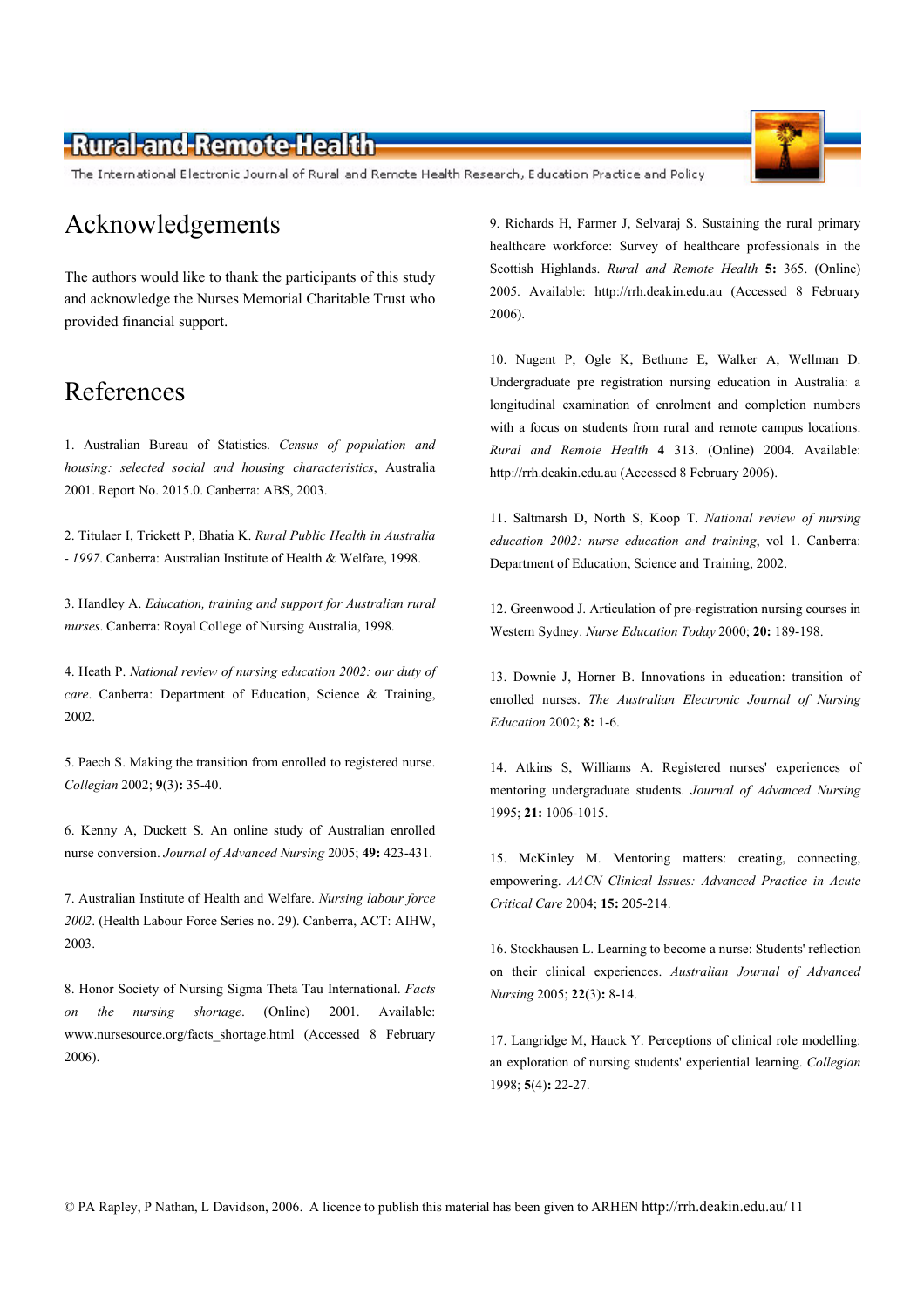The International Electronic Journal of Rural and Remote Health Research, Education Practice and Policy

18. Huntley B. Factors influencing recruitment and retention: why RNs work in rural and remote area hospitals. Australian Journal of Advanced Nursing 1994; 12(2): 14-19.

19. Brans L. Hit the ground running. In: The graduate year: Issues for the profession. Canberra, ACT: Royal College of Nursing, Australia, 1997; 5-23.

20. Parker V, Plank A, Hegney D. Adequacy of support for new graduates during their transition into the workplace: a Queensland, Australia study. International Journal of Nursing Practice 2003; 9: 300-305.

21. Clare J, van Loon A. Best practice principles for the transition from student to registered nurse. Collegian 2003: 104): 25-31.

22. Fisher D, Harrison A, Venville G, Waldrip B. A study of graduate nurse programs in Western Australia. Perth: Western Australian Chapter of Royal College of Nursing, Australia, 1994.

23. Kilstoff K, Rochester S. Hitting the floor running: transitional experiences of graduates previously trained as enrolled nurses. Australian Journal of Advanced Nursing. 2003; 22(1): 13-17.

24. Pigott H. Facing reality: the transition from student to graduate nurse. Australian Nursing Journal 2001; 8(7): 24-26.

25. Allan I, McLafferty I. The careers of enrolled nurses following completion of conversion courses. Nursing Standard 1999; 13(37):  $32 - 36$ .

26. Cooper D. Enrolled over and died. Nursing Standard 1993;  $7(27): 46-47.$ 

27. Parry R, Cobley R. How enrolled nurses feel about conversion. Nursing Times 1996: 92(38): 44-46.

28. Streubert H, Carpenter D. Qualitative research in nursing: advancing the humanistic imperative, 2nd ed. Philadelphia: Lippincott, 1999.

29. Courtney M, Edwards H, Smith S, Finlayson K. The impact of rural clinical placement on student nurses' employment intentions. Collegian 2002; 9(1): 12-18.

30. Easterbrook M, Godwin M, Wilson R, Hodgets G, Brown G, Pong R et al. Rural background and clinical rural rotations during medical training: effect on practice location. Canadian Medical Association Journal 1999; 160(8): 1159-1164.

31. Webb B. An exploratory study in a community National Health Service Trust to understand why enrolled nurses choose not to convert to first-level registration. Journal of Nursing Management 2001; 9: 343-352.

32. Johnson S. Robson C. Threatened identities: the experience of women in transition to programmes of professional higher education. Journal of Community and Applied Social Psychology 1999; 9: 273-288.

33. Scott C, Burns A, Cooney G. Reasons for discontinuing study: the case of mature age female students with children. Higher Education 1996; 31: 233-253.

34. Scott C, Burns A, Cooney G. Motivation to return to study as a predictor of completion of degree amongst female students with children. Higher Education 1998; 35: 221-239.

35. Wilson F. The construction of a paradox? One case of mature students in higher education. Higher Education Quarterly 1997; 51: 347-366.

36. Kevern J, Webb C. Mature women's experiences of higher education: Lessons for nursing. Collegian 2003; 10(4): 8-13.

37. Home A. The delicate balance: demand, support, role strain and stress in multiple role women. Social Work & Social Sciences Review 1997; 7: 131-143.

38. Karach A. The politics of dislocation: some mature undergraduate women's experiences in higher education. Women's Studies International Forum 1992; 15: 309-317.

© PA Rapley, P Nathan, L Davidson, 2006. A licence to publish this material has been given to ARHEN http://rrh.deakin.edu.au/12